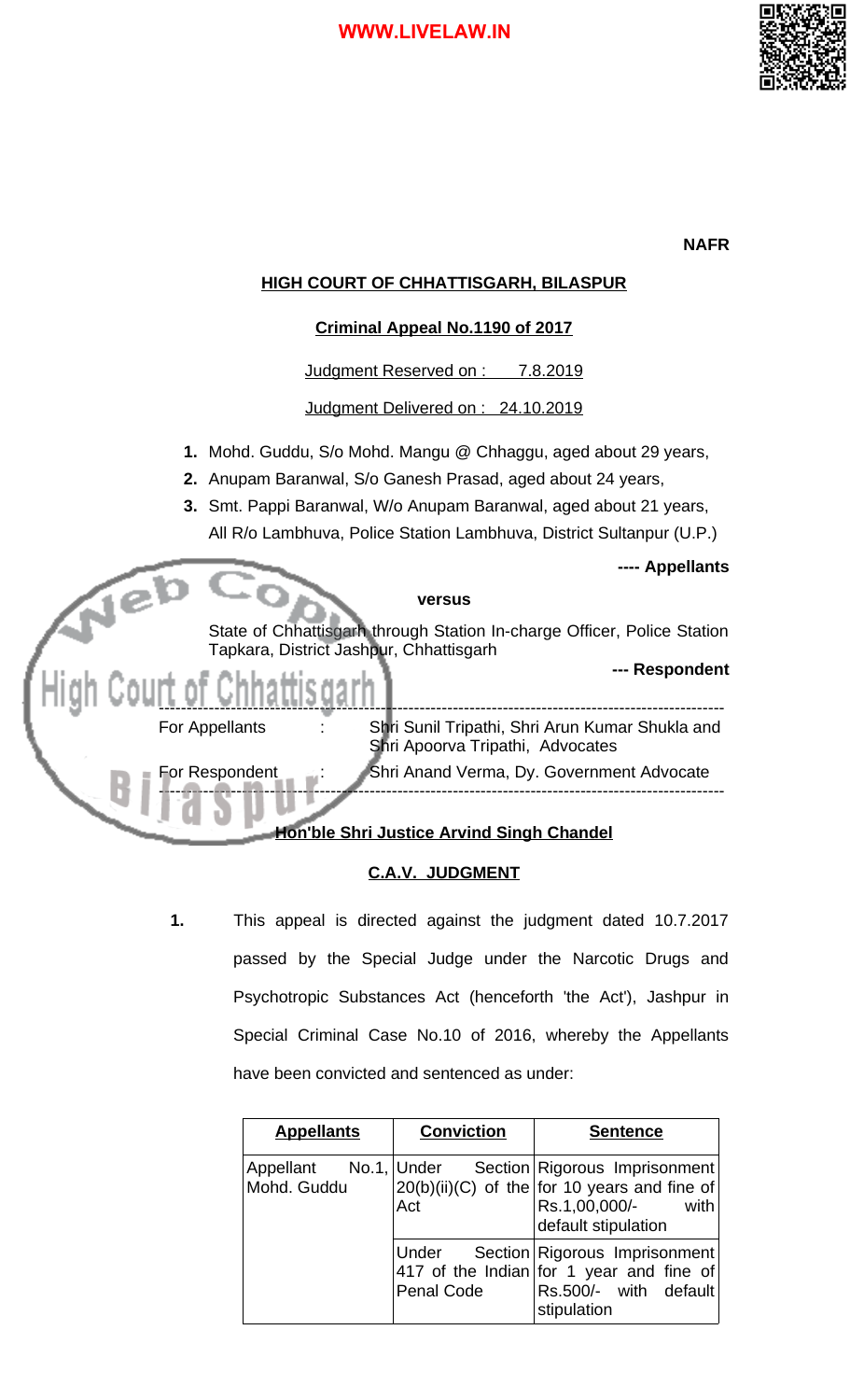

| Anupam Baranwal $ 20(b)(ii)(C)$ of the for 10 years and fine of |                  | Appellant No.2, Under Section Rigorous Imprisonment |        |
|-----------------------------------------------------------------|------------------|-----------------------------------------------------|--------|
| and<br>Appellant No.3,                                          | Act <sup>1</sup> | Rs.1,00,000/-<br>default stipulation                | with l |
| Pappi Baranwal                                                  |                  |                                                     |        |

**2.** Facts of the case, in brief, are that on 17.6.2016, Sub-Inspector Dipesh Saini (PW11) received information that in a Tata Indigo Car bearing registration No.OD 15A 4847, illegal Ganja was being transported from Orissa. He recorded the information in Mukhbir Suchana Panchnama (Ex.P1) and in compliance with the provision Neb contained in Section 42 of the Act, forwarded the information to the S.D.O. (Police), Kunkuri vide Ex.P2. He called witnesses and thereafter reached the spot along with the witnesses and supporting staff. After sometime, the said Tata Indigo Car reached the spot. The car was stopped. The car was found being driven 81 by Appellant Mohd. Guddu. Appellants Anupam and Pappi were found sitting in the rear seat of the car. He gave the Appellants notice under Section 50 of the Act vide Ex.P6 to P8. He obtained their consent for search vide Ex.P47 to P49. Nothing was found in bodily search of the Appellants. In search of the car, 19 packets of Ganja, total weight 20 Kgs., was found from below the front seat of the car, which was recovered from Appellant Mohd. Guddu vide Ex.P14. During further search of the car, 39 packets of Ganja, total weight 40 Kgs., was found from the dikki of the car, which was recovered from Appellants Anupam and Pappi vide Ex.P15. The Appellants did not have any document regarding legal ownership or possession of the recovered Ganja. Witness Gourishankar Shah (PW4) was called to weigh the recovered Ganja vide Ex.P35. On being weighed, total weight of the Ganja was found to be 60 Kgs. 1 sample packet of 500 Gms. was prepared from the Ganja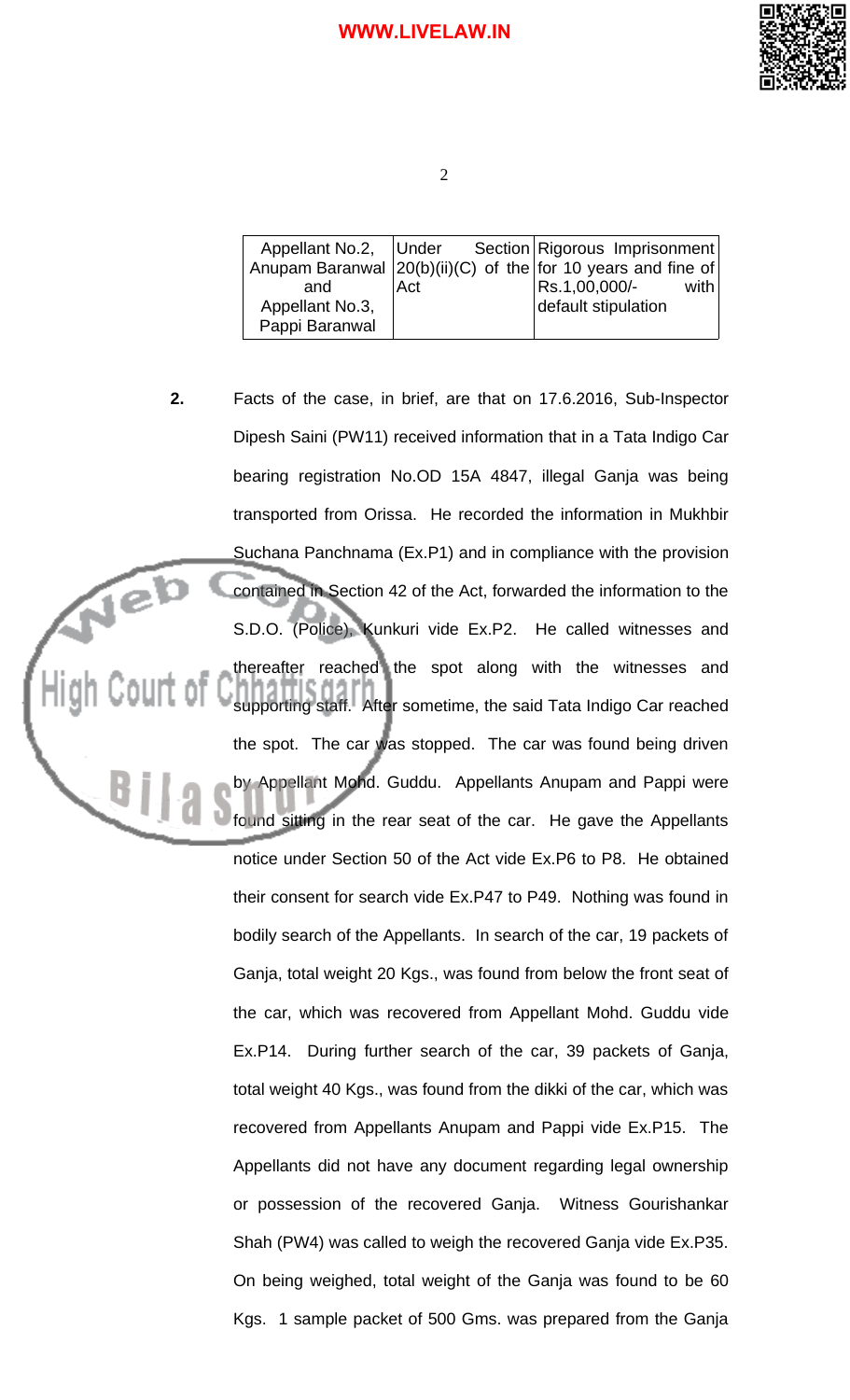

3

recovered from Appellant Mohd. Guddu and 1 sample packet of 500 Gms. was prepared from the Ganja recovered from Appellants Anupam and Pappi. Both the sample packets and the remaining quantity of Ganja were sealed and a Specimen Seal Panchnama (Ex.P26) was prepared. During search of the car, two number plates were found out of which one plate was bearing registration No.UP 44 Z 4847. Papers relating to the car were also found. The number plates, the documents relating to the car, the car and 20 Kgs. of Ganja were seized from Appellant Mohd. Guddu vide Ex.P24. Remaining 40 Kgs. of Ganja was seized from Appellants Anupam and Pappi vide Ex.P25. Statements of witnesses were recorded on the spot and Dehati Nalishi was also recorded. After return to the police station, First Information Report (Ex.P55) was registered. The seized property was deposited in the Malkhana and acknowledgment thereof (Ex.P42) was obtained. Sample packets were sent to the Forensic Science Laboratory for chemical examination. FSL report is Ex.P61 which is positive. Information of the complete action taken was sent to the higher officer. It was also found during investigation that actual registration number of the seized car was UP 44 Z 4847, but a forged number plate bearing registration number OD 15 A 4847 was fixed in the car and the car was being driven by Appellant Mohd. Guddu. It was also found that owner of the car was Harish Chandra (acquitted accused). On completion of the investigation, a charge-sheet was filed. Charges were framed under Section  $20(b)(ii)(C)$  of the Act against all the Appellants and additional charges under Sections 420 and 468 of the Indian Penal Code were framed against Appellant Mohd. Guddu. Against acquitted accused Harish Chandra, charges under Section 20(b)(ii)(C) read with Section 29

Neb

Court of

BĮ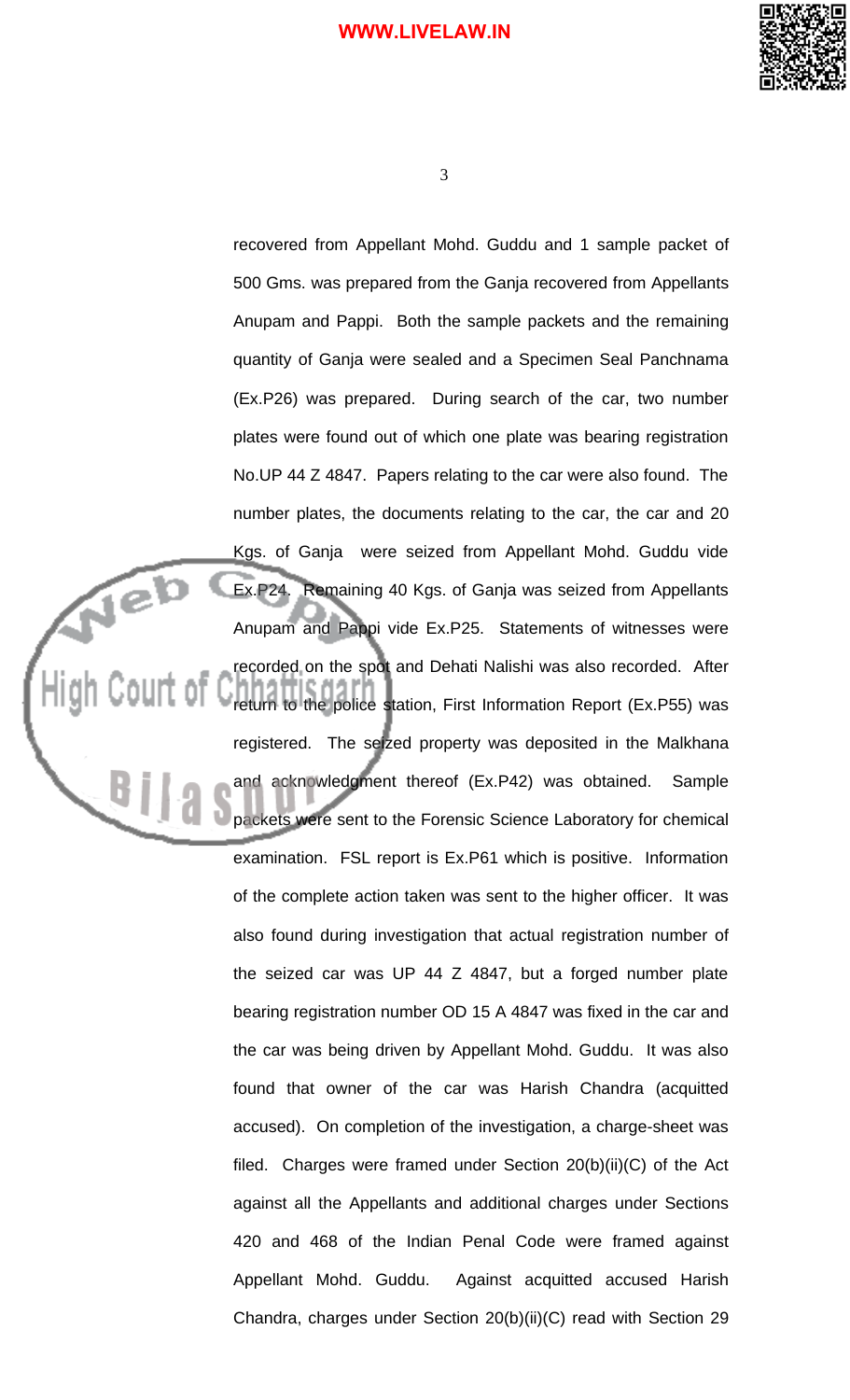

of the Act and Sections 420 and 468 of the Indian Penal Code were framed.

**3.** To rope in the accused persons, the prosecution examined as many as 11 witnesses. Statements of the accused persons were also recorded under Section 313 of the Code of Criminal Procedure in which they denied the guilt, pleaded innocence and false implication. No witness has been examined in defence. It was the defence of the Appellants that on 15.6.2016, Appellants Neb Anupam and Pappi were going to Puri for tonsure ceremony of their 7 months' old child. On 16.6.2016, Dipesh Saini (PW11) and other 3-4 persons stopped their car. They deliberately snatched their cash and ornaments and they forcefully obtained their signatures on many papers.

B j

**4.** After completion of the trial, the Trial Court acquitted accused Harish Chandra of all the charges framed against him, but convicted and sentenced all the present Appellants as mentioned in the first paragraph of this judgment. Hence, this appeal.

**5.** Learned Counsel appearing for the Appellants submitted that the seizure witnesses and weighing witness have not supported the case of the prosecution. The conviction of the Appellants is based only on the evidence of Dipesh Saini (PW11) and other police witnesses. There are material contradictions in their statements. It was further submitted that contrary to the statement of Dipesh Saini (PW11), Constable Rini Prasad (PW8) himself has stated that weighing of the articles was done at the spot itself, but all the written work was done in the police station. Rini Prasad has further stated that at the time of incident, Appellant Anupam was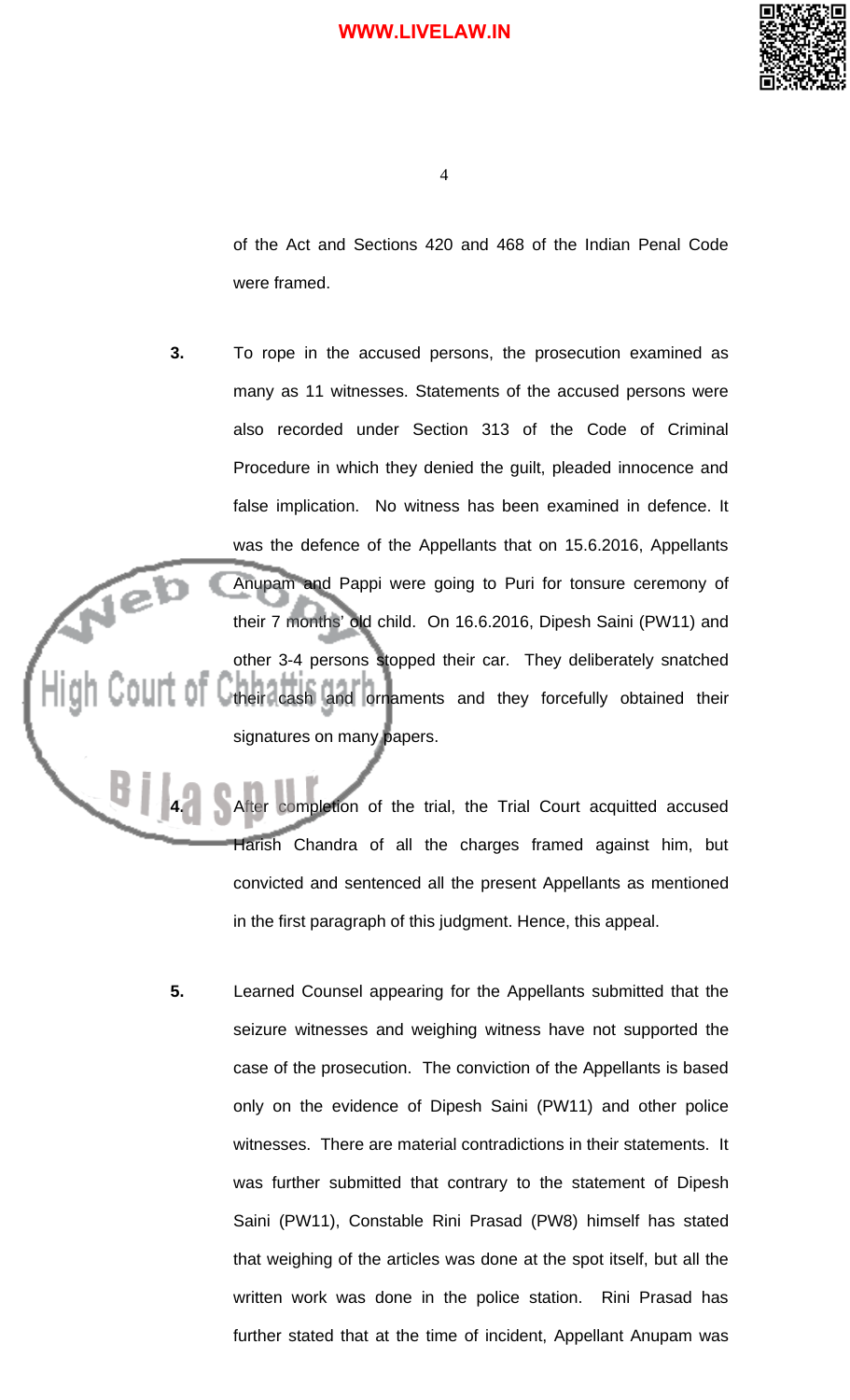

5

sitting adjacent to Appellant Mohd. Guddu in the car and on the rear seat of the car Appellant Pappi alone was sitting. Contrary to this, Dipesh Saini (PW11) has stated that Appellant Mohd. Guddu was sitting in front (driving) seat of the car and Appellants Anupam and Pappi were sitting in rear seat of the car. It was further submitted that from perusal of the entries of the Malkhana register also, it is clear that only 20 Kgs. of Ganja was deposited in the Malkhana and remaining quantity of the seized Ganja was not deposited in the Malkhana. Therefore, the sample packets which Neb were sent to the FSL were related to the seized Ganja is not established. Likewise, according to the Weighing Panchnama (Ex.P22), the Ganja which was seized from Appellants Anupam and Pappi was, on being weighed, found to be of total 20 Kgs., but according to the prosecution, quantity of the said seized Ganja BĮ. should have been total 40 Kgs. It was further submitted that in place of date 17.6.2016, 16.6.2016 has been mentioned in many documents and some of the documents bear the date 17.5.2016. Thus, it is clear that all the documents were prepared in hurry sitting at one place. Therefore, the conviction of the Appellants cannot be sustained only on the basis of the statements of Dipesh Saini (PW11) and other police witnesses without there being corroboration of the independent witnesses.

- **6.** On the contrary, Learned Counsel appearing for the State supported the impugned judgment of conviction and sentence.
- **7.** I have heard Learned Counsel appearing for the parties and perused the record with utmost circumspection.
- **8.** In the instant case, both the seizure witnesses Kesar Singh (PW2)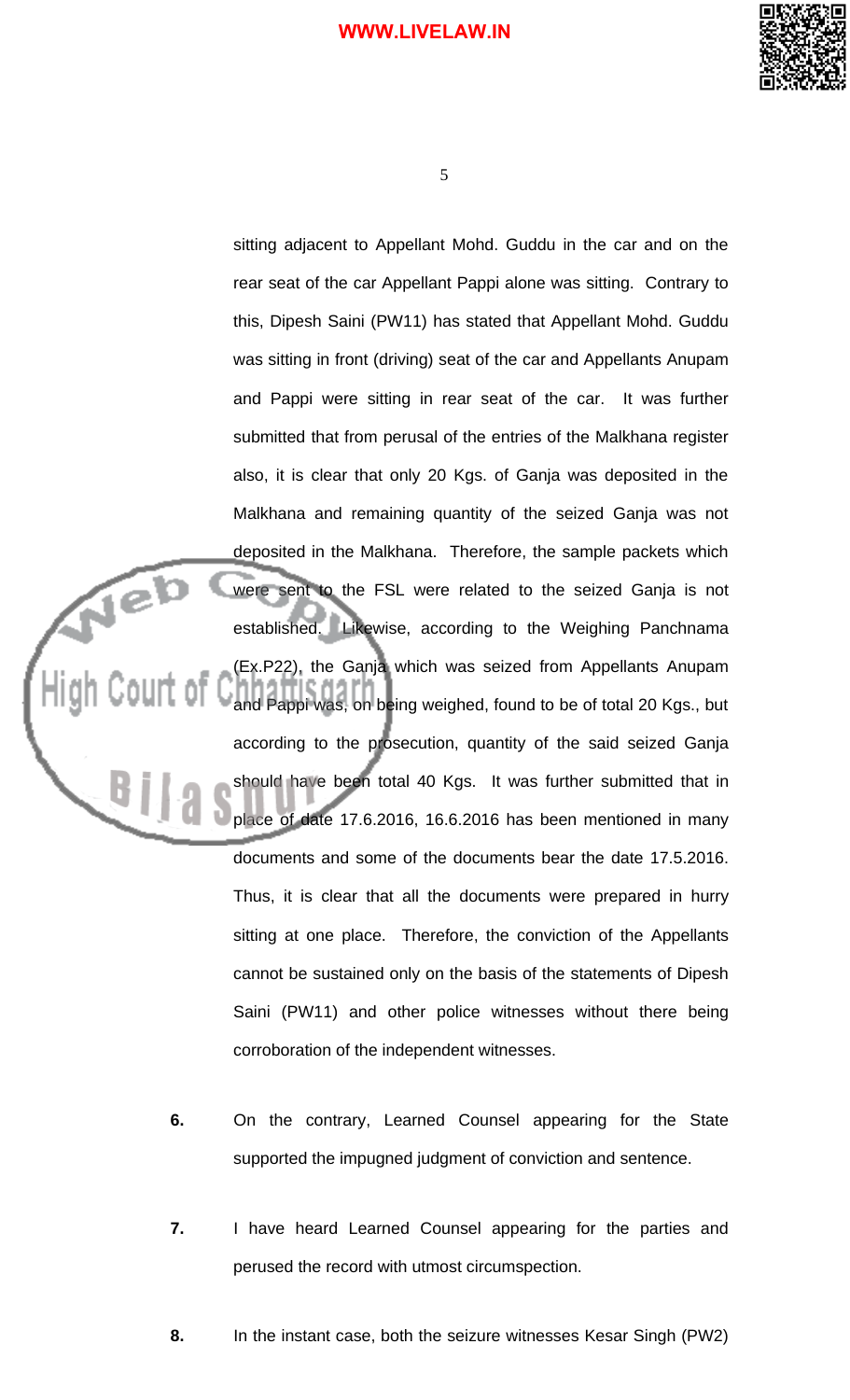

and Vinod Kumar Shah (PW3) have not supported the case of the prosecution and turned hostile. Weighing witness Gourishankar Shah (PW4) has also not supported the case of the prosecution and turned hostile.

**9.** The Trial Court has convicted the Appellants only on the basis of statements of Investigating Officer Dipesh Saini (PW11) and other police witnesses. Since all the independent witnesses have turned hostile and not supported the case of the prosecution, the Neb statements of the Investigating Officer and other police witnesses need a minute scrutiny.

10. Investigating Officer Dipesh Saini (PW11) has stated before the Trial Court that on receipt of the information regarding transportation of illegal Ganja, he recorded the information in Mukhbir Suchana Panchnama (Ex.P1). He forwarded the information to the higher officer vide Ex.P2. He called witnesses and reached the spot along with them and staff. After sometime, one Tata Indigo Car, about whose the information was received, reached the spot. The car was being driven by Appellant Mohd. Guddu and on the rear seat of the car, Appellants Anupam and Pappi were sitting. He gave them notice (Ex.P6 to P8) under Section 50 of the Act. He obtained their consent regarding search vide Ex.P47 to P49. He gave his and his staff's search to the Appellants vide Ex.P9. Thereafter, he searched the bodies of the Appellants vide Ex.P11 to P13 in which he did not find anything illegal. He has further stated that thereafter he searched the car bearing registration number OD 15 A 4847. Below the front seat of the car, 19 packets of Ganja was found which was recovered from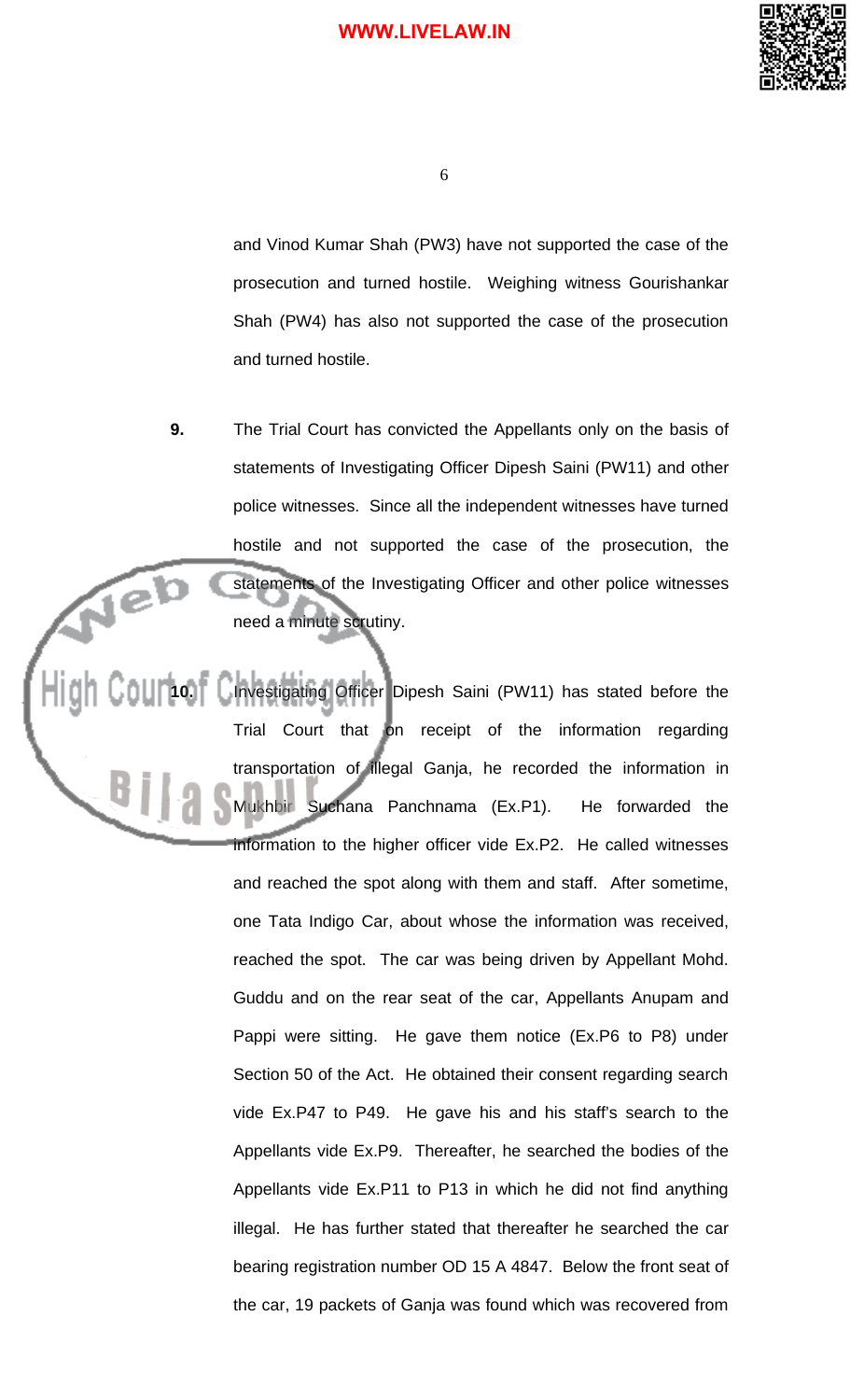

Appellant Mohd. Guddu vide Ex.P14. 39 packets of Ganja was found in the dikki of the car which was recovered from Appellants Anupam and Pappi vide Ex.P15. Identification proceeding of the recovered Ganja was done vide Ex.P16 and P17. Mixing of the Ganja was done vide Ex.P18 and P19. He called weighing witness Gourishankar Shah (PW4) and thereafter did physical verification of the weighing article vide Ex.P20. After weighing the recovered Ganja, panchnamas thereof (Ex.P21 and P22) were prepared. 1 sample packet from the Ganja recovered from Appellant Mohd. Guddu and 1 sample packet from the Ganja recovered from Appellants Anupam and Pappi were prepared and sealed. Specimen Seal Panchnama (Ex.P26) was prepared. Thereafter, Court of from Appellant Mohd. Guddu, he seized 1 sample packet containing 500 Gms. of Ganja, remaining quantity of Ganja recovered from Appellant Mohd. Guddu and the Tata Indigo Car behind which number plate bearing registration number OD 15 A 4847 was fixed vide Ex.P24. One more number plate bearing registration number UP 44 Z 4847 kept inside the car and the papers relating to the car were also recovered and seized from Appellant Mohd. Guddu. 1 sample packet containing 500 Gms. of Ganja and remaining quantity of Ganja which was recovered from Appellants Anupam and Pappi were seized from Appellants Anupam and Pappi vide Ex.P25. This witness has further stated that he recorded Dehati Nalishi (Ex.P53) on the spot. Thereafter, he returned to the police station and on the basis of the Dehati Nalishi (Ex.P53), he recorded First Information Report (Ex.P55). The seized articles were deposited by him in the Malkhana and acknowledgment (Ex.P38) was obtained by him. He has further stated that the seized sample packets were sent to the FSL vide

Neb

 $B||$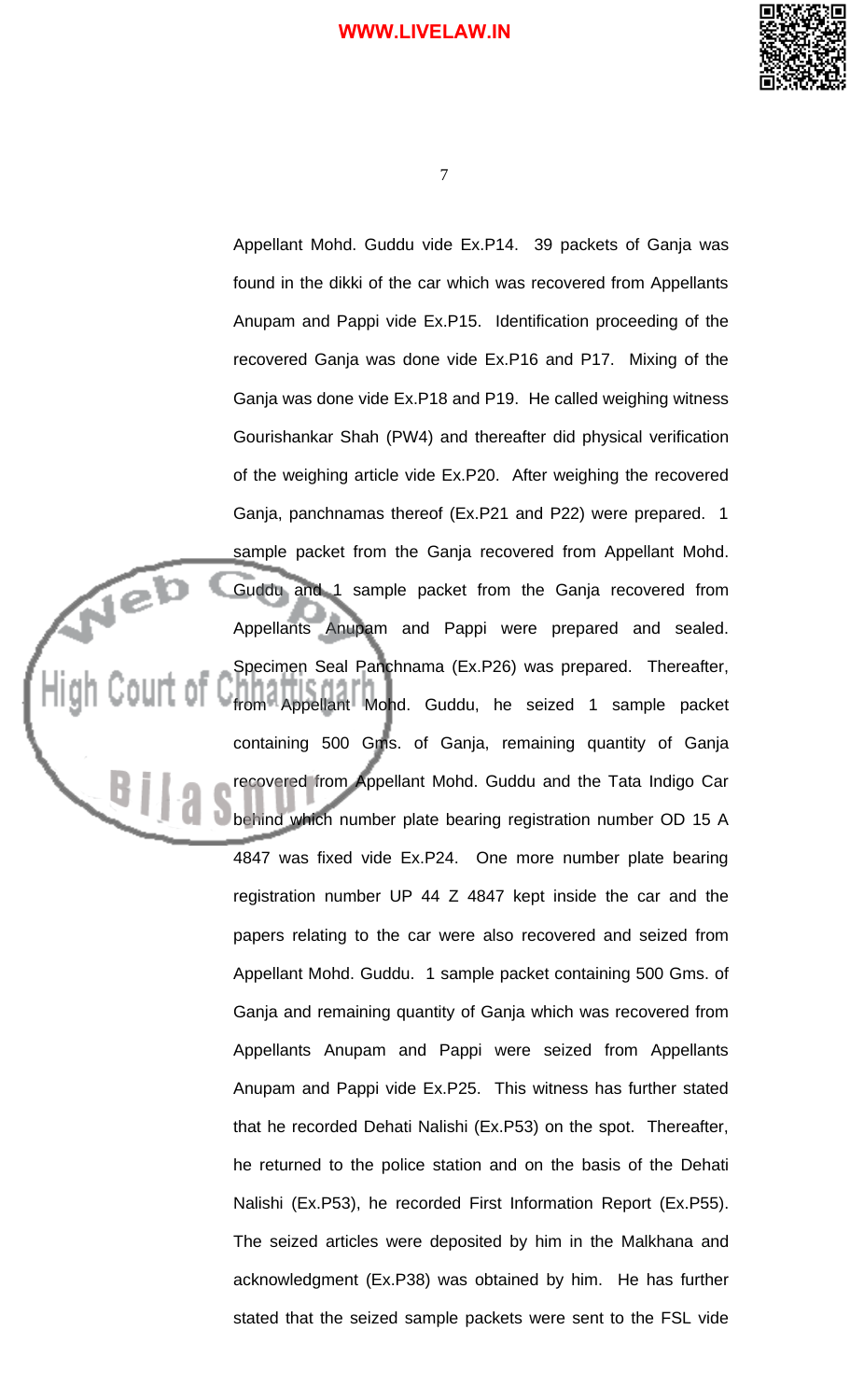

8

Ex.P60. FSL report is Ex.P61 which is positive. Information of the complete action taken was sent to the higher officer vide Ex.P3. In his Court statement, in paragraph 27, this witness has admitted the fact that Sanha (Ex.P48, P46) bear the date 16.6.2016 in place of the date 17.6.2016. He has also admitted in paragraph 31 that in the Weighing Panchnama (Ex.P21), weight of the Ganja seized from Appellant Mohd. Guddu is mentioned as 40 Kgs. and in the Weighing Panchnama (Ex.P20), weight of the Ganja seized from Appellants Anupam and Pappi is mentioned as 20 Kgs. In Neb paragraph 32 of his cross-examination, he has further admitted that Specimen Seal Panchnama was prepared on 17.6.2016, but the said panchnama bears the date 17.5.2016 and below his signatures in the said panchnama he has also mentioned the date 17.5.2016.

> **11.** Head Constable Sahbeer Bhagat (PW1), who was posted as Reader in the office of the S.D.O. (Police), Kunkuri, has stated that on 17.6.2016, he had received the information which was given in compliance with the provision contained in Section 42 of the Act. On 18.6.2016, he received the information regarding the complete action taken. This witness has also stated that in place of 18.6.2016, inadvertently he has also mentioned the date 17.6.2016 in the acknowledgment (Ex.P3) issued against the receipt of the complete action.

Bj

**12.** Patwari Pitar Sidar (PW5) prepared spot-map (Ex.P25). Malkhana Moharrir Premika Xalxo (PW6) has deposed that she had received the seized sample packets and Ganja in the Malkhana and she had given acknowledgment (Ex.P38). This witness has also stated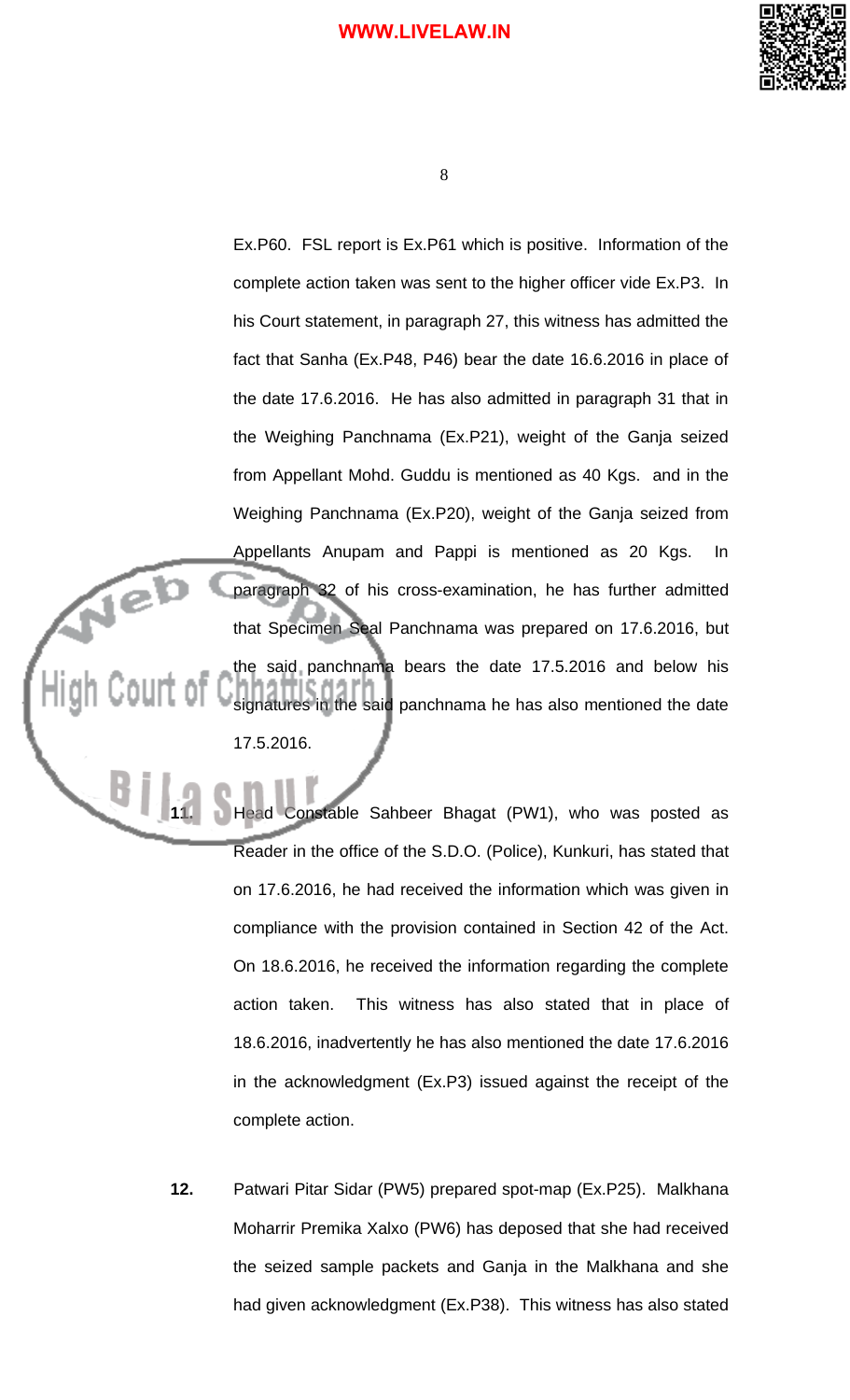

that she had made relevant entry at Sl. No.33 of the Malkhana register (Ex.P39). Relevant Column No.5 of the said register (Ex.P39) bears the details of the deposited articles. According to the entry, 19 packets of Ganja and out of which a sample packet containing 500 Gms. of Ganja was prepared, total quantity of the Ganja being 20 Kgs. were kept in a sealed packet. There is no entry in the said register (Ex.P39) about deposit of Ganja or sample packet seized from Appellants Anupam and Pappi.

13. Constable Jitendra Kumar Gupta (PW9) prepared Mukhbir Suchana Panchnama (Ex.P1). Constable Rajesh Kumar Minz (PW10) deposited the sample packets in the FSL. Constable Rini Prasad (PW8) is the witness who was present at the spot with Investigating Officer Dipesh Saini (PW11) and the entire proceeding was done in his presence at the spot. He has deposed that wen the car in question was stopped, Appellant Mohd. Guddu was found sitting in the driver seat and Appellant Anupam was found sitting in the other front seat of the car. Appellant Pappi was found sitting alone in the rear seat of the car. This witness has further deposed that after recovery of the Ganja, the recovered Ganja was weighed at the spot and thereafter all of them returned to the police station and all the written work was done at the police station.

> **14.** On a minute examination of the above evidence, it is clear that the case is based only on the evidence of Investigating Officer Dipesh Saini (PW11) and other police witnesses. From the admission made by Dipesh Saini (PW11), it is clear that in some of the documents he has mentioned the date 16.6.2016 in place of the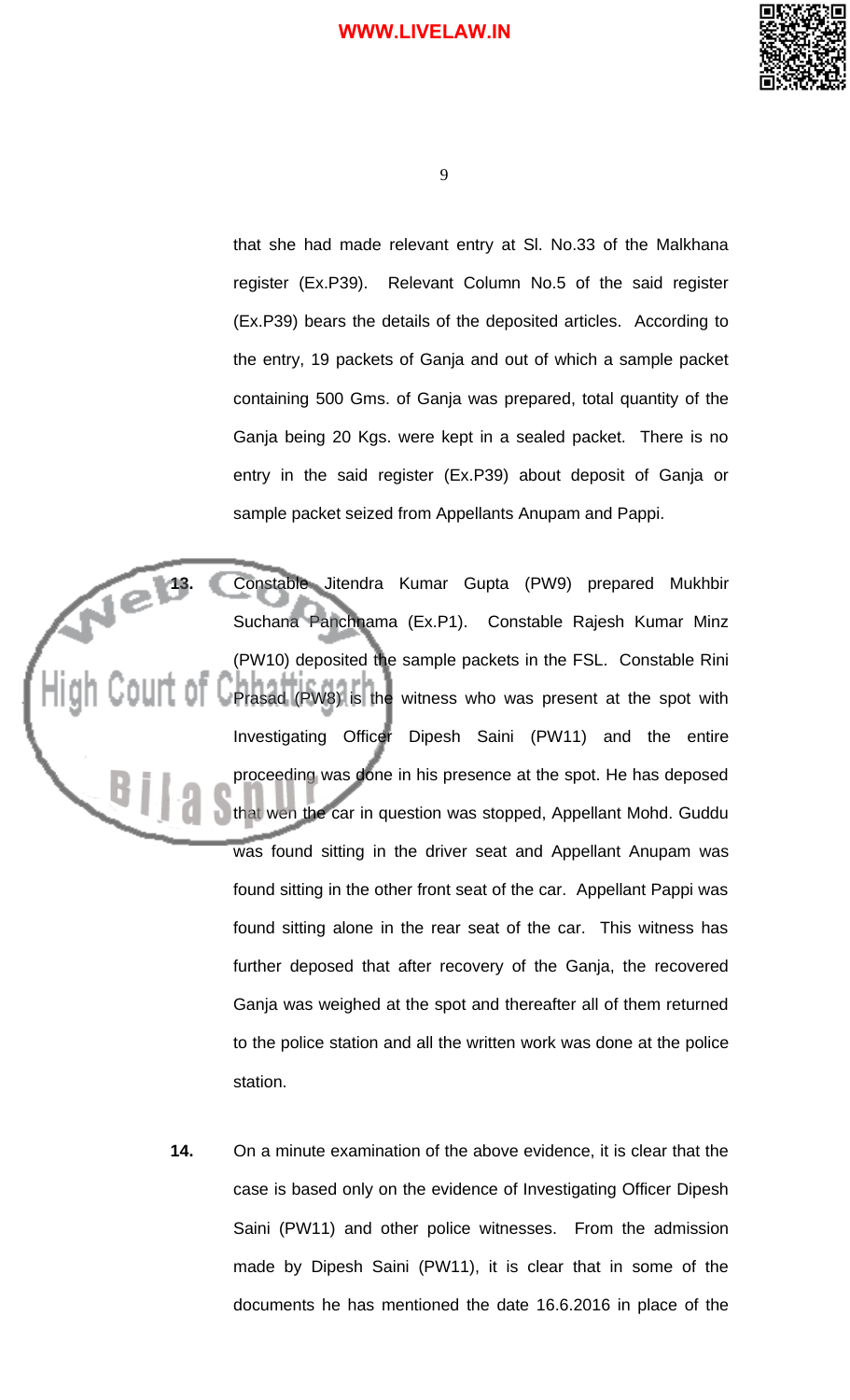

10

date 17.6.2016 and in the Specimen Seal Panchnama he has mentioned the date 17.5.2016 in place of the date 17.6.2016 and also mentioned the date 17.5.2016 below his signatures. From perusal of the record, it is also established that according to the Weighing Panchnama, the Ganja seized from Appellant Mohd. Guddu was found to be 40 Kgs. and the Ganja seized from Appellants Anupam and Pappi was found to be 20 Kgs. But, case of the prosecution is that 20 Kgs. of Ganja was recovered and seized from Appellant Mohd. Guddu and 40 Kgs. of Ganja was recovered and seized from Appellants Anupam and Pappi. From the entries made in the Malkhana register (Ex.P39), it is also clear that the said register bears the entry of deposit of only the Ganja which was seized from Appellant Mohd. Guddu, but the acknowledgment issued by the Malkhana Moharrir shows that it was also issued for deposit of the Ganja which was seized from Appellants Anupam and Pappi. According to the statement of Investigating Officer Dipesh Saini (PW11), when the car in question was stopped, Appellant Mohd. Guddu was found sitting in the driver seat of the car and remaining Appellants Anupam and Pappi were found sitting in the rear seat of the car. But, Constable Rini Prasad (PW8), who was present at the spot along with Investigating Officer Dipesh Saini (PW11), has deposed that in the front seats of the car Appellants Mohd. Guddu and Anupam were found sitting and Appellant Pappi was found sitting in the rear seat of the car. From the statement of Rini Prasad (PW8), it is also established that all the written work was done at the police station after return thereto from the spot. Considering the entire evidence available on record, the whole prosecution story seems to be suspicious because there are material contradictions between the

Neb

 $B_{\parallel}$ 

Court of